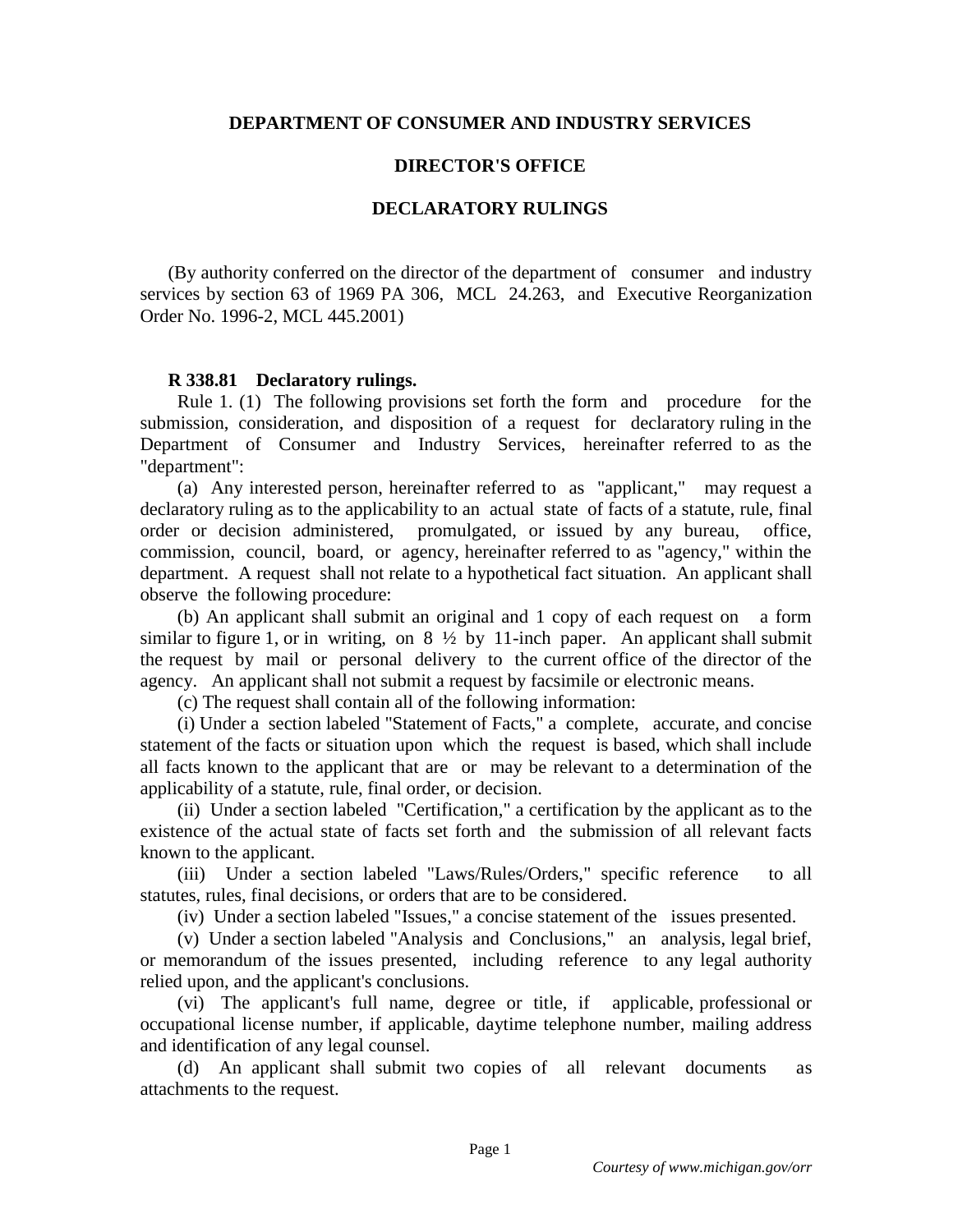(e) Failure to follow the procedure in subdivisions (a) to (d) of this subrule may result in the return of the request for compliance or in denial as specified in subrule (8) of this rule.

(2) Figure 1 reads as follows:

Figure 1: Request for Declaratory Ruling

| Department of Consumer and Industry Services<br><b>Request for Declaratory Ruling</b>                                                                                                                                                                                                                               |                                                    |                                                           |
|---------------------------------------------------------------------------------------------------------------------------------------------------------------------------------------------------------------------------------------------------------------------------------------------------------------------|----------------------------------------------------|-----------------------------------------------------------|
| Applicant's full name:                                                                                                                                                                                                                                                                                              |                                                    | Applicant's degree or title (if applicable):              |
| Applicant 's full name:                                                                                                                                                                                                                                                                                             |                                                    | Professional/occupational license<br>no. (if applicable): |
| Daytime telephone no.:                                                                                                                                                                                                                                                                                              | Name and address of legal counsel (if applicable): |                                                           |
| Statement of facts: (Please provide a complete, accurate and concise statement of the facts or situation upon which<br>the request is based. The statement shall include all facts known to you which are or may be relevant to a<br>determination of the applicability of statute, rule, final order or decision.) |                                                    |                                                           |
| Laws /Rules /Orders: (Please provide references to all statutes, rules, final decisions or<br>orders which are to be considered.)                                                                                                                                                                                   |                                                    |                                                           |
| Issues: (Please provide a concise statement of the issues presented.)                                                                                                                                                                                                                                               |                                                    |                                                           |
| Analysis and Conclusions: (Please provide an analysis, legal brief or memorandum of the issues<br>presented, including reference to any legal authority relied upon, and the applicant 's conclusions.)                                                                                                             |                                                    |                                                           |
| Certification : I hereby certify the existence of the actual state of facts set forth and the submission<br>of all relevant facts known to me:                                                                                                                                                                      |                                                    |                                                           |
| Date:                                                                                                                                                                                                                                                                                                               | Signature:                                         |                                                           |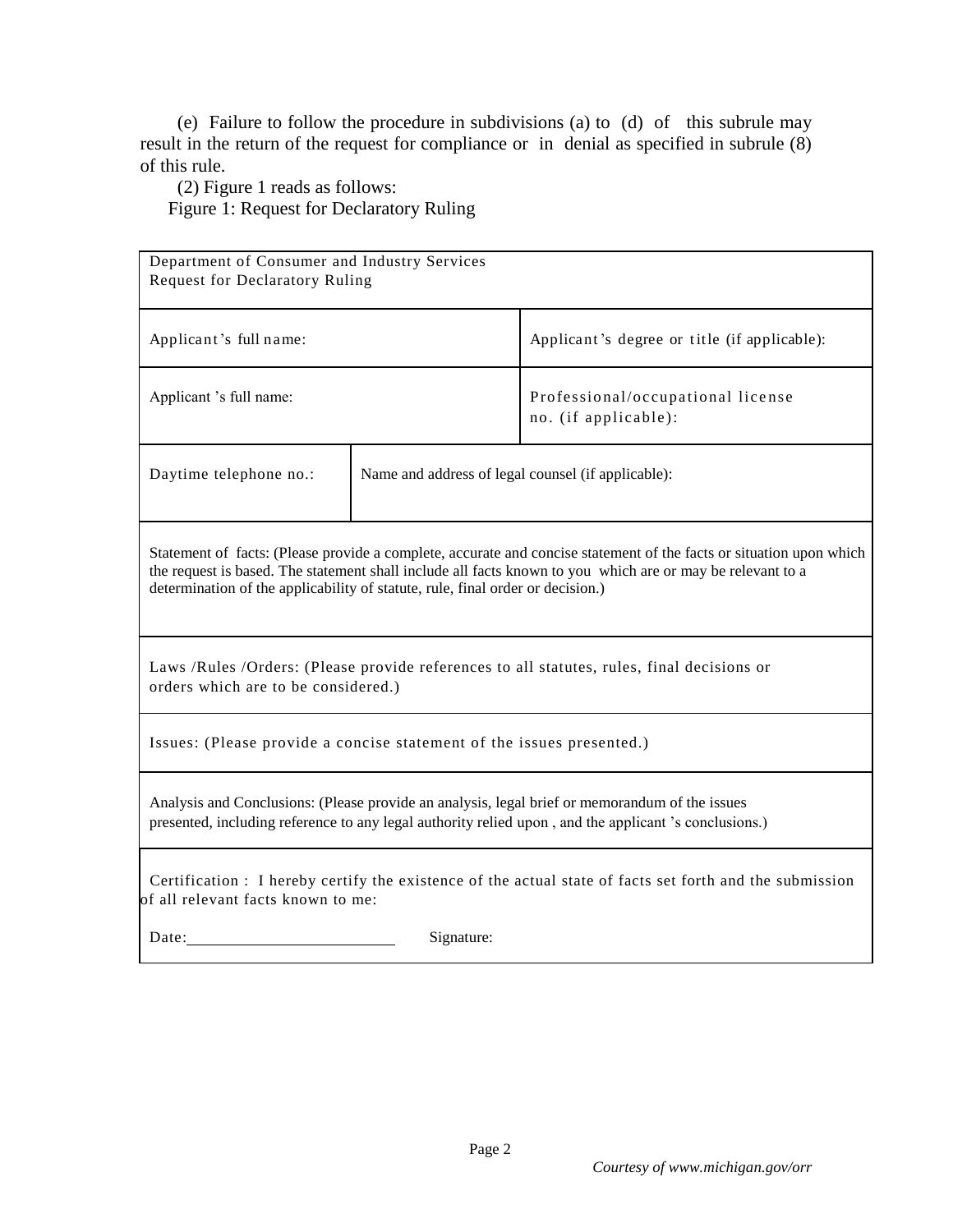(3) Before determining whether or not to issue a declaratory ruling, the agency, in its discretion, may receive comments, written or oral arguments, or information from interested persons, legal counsel, or any other source.

 (4) Within 60 calendar days of the receipt of the request, the agency shall issue a written notification by regular first-class mail to the applicant and the applicant's legal counsel, if any, stating whether or not a declaratory ruling will be issued.

 (5) If the agency has determined that it will issue a declaratory ruling, then it shall do so within 90 calendar days of the notification date specified in subrule (4) of this rule, unless the agency advises the applicant, in writing, of the need for additional time, stating the reasons therefor.

 (6) Before the issuance of the declaratory ruling, the agency in its discretion may choose to do 1 or more of the following:

 (a) Request submission by the applicant of any additional information deemed necessary.

 (b) Seek consultation, comments, or advice from legal counsel, experts within or outside the agency, local, state, or federal governmental agencies, or any other source.

(c) Request information or comments from other interested parties.

(d) Request oral or written arguments from interested parties.

(e) Hold a public hearing upon proper notice to all interested parties.

 (7) The agency may require that a contested case proceeding take place instead of issuing a declaratory ruling.

 (8) In the discretion of the agency, a request for declaratory ruling may be denied if the applicant fails to follow the procedure for submission set forth in this rule, if the statement of facts is incomplete or inaccurate, if the facts or circumstances relate to a changing situation, if the ruling would not be in the public interest or in furtherance of statutory objectives, or for any other stated reason. The agency shall set forth the reason or reasons for denial of the request in its written notification to the applicant.

 (9) If a declaratory ruling is issued by the agency, it shall be in writing, mailed by regular first-class mail to the mailing address supplied by the applicant and to the applicant's identified legal counsel, if any, and contain all of the following:

(a) The specific facts upon which it is based.